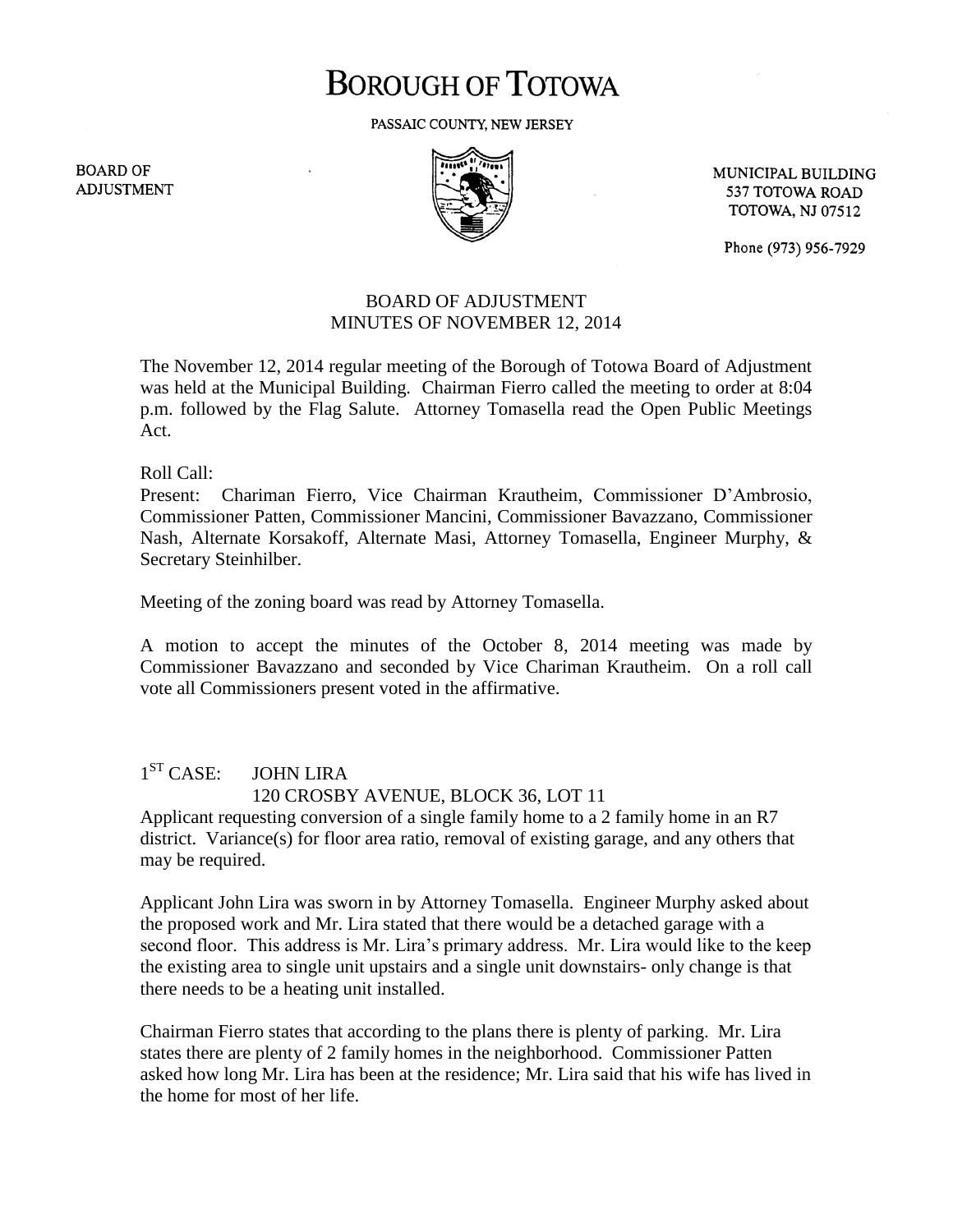A motion to grant the request was made by Vice Chairman Krautheim and seconded by Alternate Korsakoff. Commissioner Patten had to excuse himself from the vote. Grant passed 7-0 @ 8:14pm.

#### $2<sup>nd</sup> CASE:$ SSEF @ UNION BLVD. LLC

 339 & 351 UNION BLVD, BLOCK 93, LOTS 1, 1.01, 6 & 7 Applicant requesting subdivision  $\&$  site plan approval for construction of mixed use building,-residential & business. Regular variance(s) for F.A.R. for existing & proposed building, lot coverage, landscaping, parking, residential use in B-2 zone and any others that may be requires.

Proper notices went out to residents. Paul Simmons from Roseland New Jersey will present the case. Steve Corso is the architectural designer; address of business is 676 Bloomfield Ave, Bloomfield. Mr. Corso has 30 years' experience and is an expert in his field per the board. Mr. Corso was sworn in by Attorney Tomasella. Proposed is a 3 story building on the corner of St. James and Union Blvd.

Exhibit A-1 is Plans of  $1<sup>st</sup>$  floor and  $2<sup>nd</sup>$  floor. 750 square feet of commercial space on the 1<sup>st</sup> floor. The second floor will have 9 units of living area. There is a partial basement for mechanical. The building meets the height requirement of 35'. Exhibit A-2 is the schematic of the building. All the construction will conform to the towns' requirements for finish and colors of building. Exhibit A-3 shows the left and right side elevation, which also shows the parking area. Exhibit- A-4 show the  $3<sup>rd</sup>$  floor, plus the front and rear elevation and the façade will comply with code. Exhibit A-5 is the engineering report.

Bruce Rigg, professional Engineer and land surveyor, 1000 Maple Ave, Glen Rock has a bachelor degree in science and engineering. Mr. Riggs is also a certified municipal engineer and is considered an expert in his field as per the board. Exhibit A-7 is minor subdivision plot and is 3 pages. Exhibit A-8 is the preliminary and final site plan (6 pages). This plan shows area map which consists of 4 tax lots. Size of area is 100' wide x 110' deep in B-2 zone. Applicant is asking for a waiver of landscaping of the parking area because they are under the building.

Alternate Korsakoff asked about the sewer issues with 18 units going in. Mr. Riggs says he would have to get info from public works. Engineer Murphy stated that the paved site to sidewalks could be landscaped; Mr. Riggs said he will comply if the county allows it. Applicant would consider 16 units instead of 18 if the board sees it suitable.

Joseph Staigar is the traffic engineer, 17 Treemount Dr. East Hanover. Mr. Staigar is licensed in NJ and has a bachelor degree in Engineering. He was sworn in by Attorney Tomasella and is considered an expert in his field per the board. Mr. Staigar shows us the access to site from Saint James-refer to site layout plan, 24 parking spaces are provided and 1 space on Union Blvd and 2 spaces on Saint James. Trip generation rates are 10-11 trips during peak residential hour and 2-5 trips for commercial peak hour. Mr. Staigar states that 18 units would use 22 parked cars at night. There would a private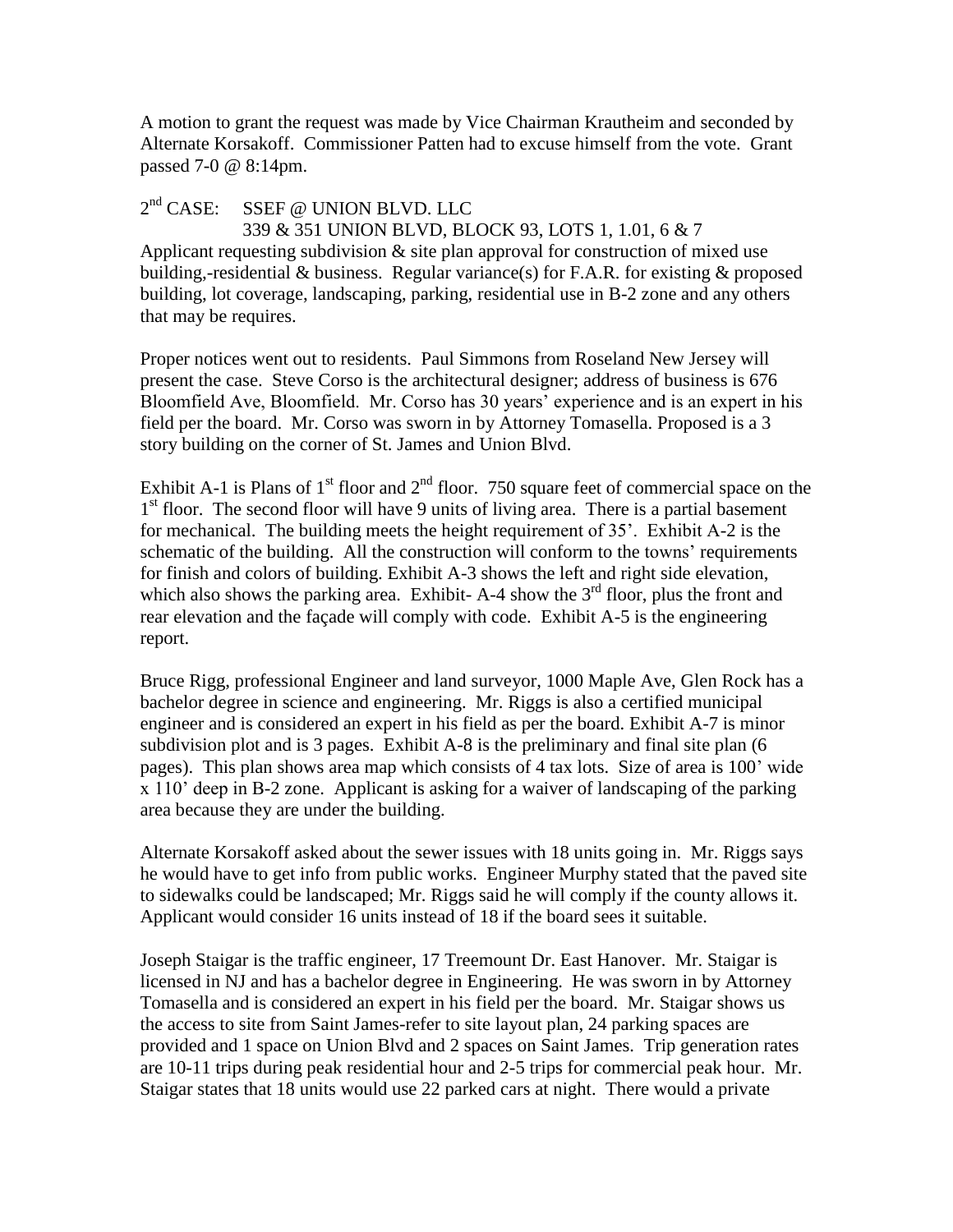company that would pick up the garbage and recycling. Ceiling height of parking lot is 11' high. Commissioner Patten asked about traffic flow on weekends. Mr. Staigar says it would be similar to week days. Commssioner Bavazzano asked about parking and how do the spots get addressed-1 space per unit. Vice Chairman Krautheim says that retail spaces will also use lot. Engineer Murphy states that a formal report needs to go to officials.

Jeffery Stiles, professional planner in Morris NJ, is licensed in NJ and considered an expert in his field by the board. Mr. Stiles was sworn in by Attorney Tomasella. There is going to be a mixed use development, 5 parking spaces for commercial parking. If the board recommends 16 units instead of 18, that would alleviate the parking space issue. The positive criteria for the unit are the removal of the existing building, the parking will be hidden and the building will represent the community well. Commissioner Mancini asked if 1 handicap parking space was enough, the response was that it meets the code.

Jerry Curcio, resident for 59 years in Totowa, is concerned about parking and that the building is an apartment complex. Debra D'Agustino, a longtime resident on Vreeland Ave, believes traffic and parking could be an issue. There concerns were explained, and everything was to code.

A motion to grant the necessary variance(s) was made by Commissioner D'Ambrosio and seconded by Commissioner Mancini. Vote 7-0 @ 9:47

### $3<sup>rd</sup> CASE:$ ALEX OLDJA/ ALML ASSOCIATES, LLC 809-813 RIVERVIEW DRIVE, BLOCK 171, LOTS 2 & 3

Applicant requesting use variance-restaurant located in B-2 local business district where only food service is allowed and parking and any others that may be required. Attorney Saracino will represent the case.

Architech Yogash Mistry was sworn in by Attorney Tomasella and considered and expert in his field by the board. Exhibit A-1 is a rendering of a 1 story building on the corner of Minnisink Road and Riverview Drive. As of this time there is no specific renter of the restaurant, but the building will consist of 60% dining area and capable of 181 occupants. Attorney Saracino states that the planning board has already approved 5 signs. Commissioner Patten questioned if there would be one or two signs depending if there were up to two restaurants. Engineer Murphy states that there would be the same amount of seating whether one or two units go in. If something changes from the applicant's request, he would have to go back in front of the board for approval.

Joseph Staigar, traffic engineer, does not feel that the building will impact the traffic. There is room for 181 seats and there are 79 parking spaces. He feels that at peak time 71 parking spaces will be used and on a Saturday 73 spots could be used.

Mia Petrou, professional planner, works for Kenneth Ochad Associates and is qualified as an expert in the field as per the Board. Mrs. Petrou shows exhibit A-2 which is a photo exhibit (2 pages) that's shows the existing photos of the businesses and lots. Exhibit A-3